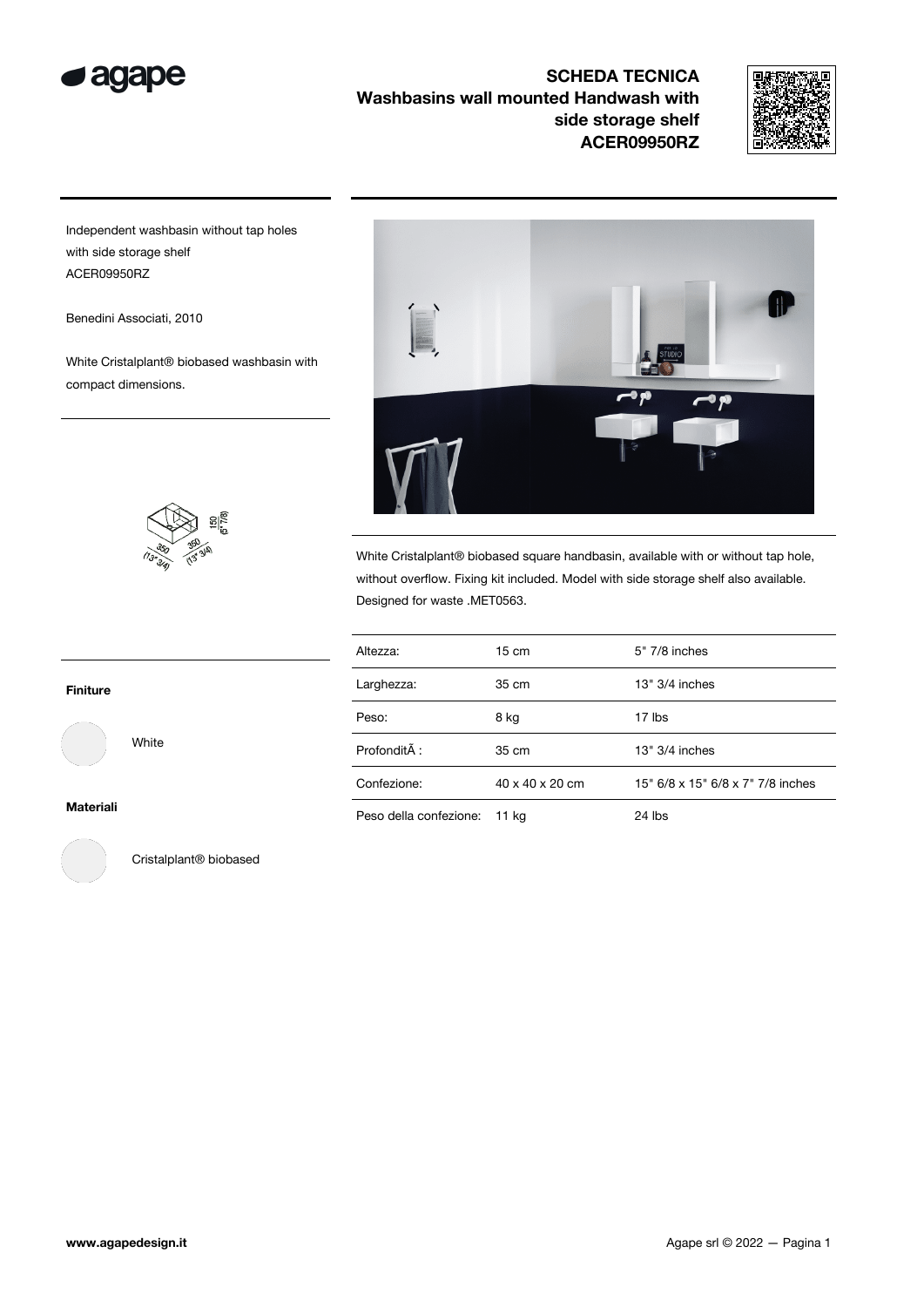



Main dimensions





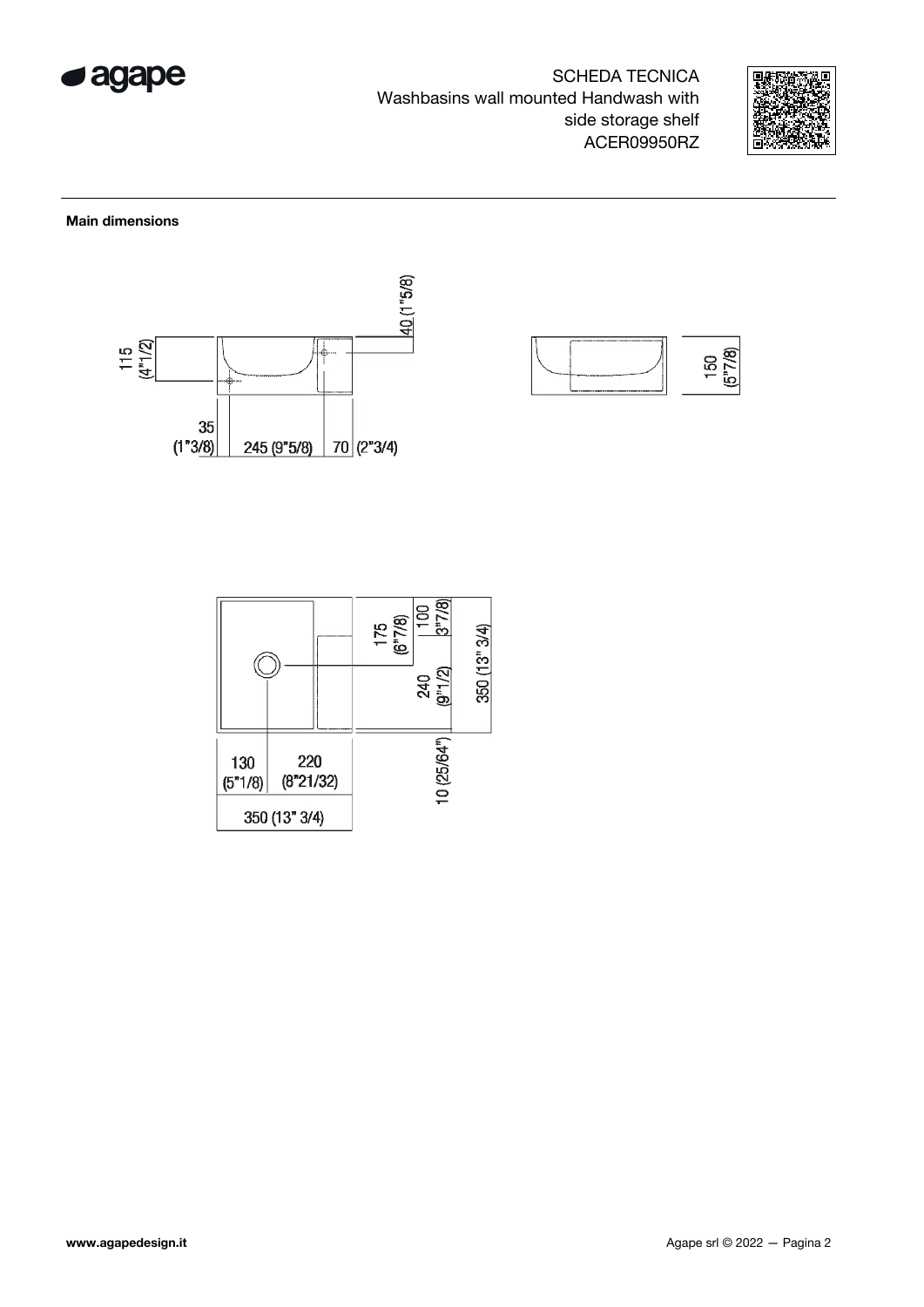



## Installation notes



Scarico per sifone a bottiglia Drain for bottle trap

\*h.consigliata / advised h.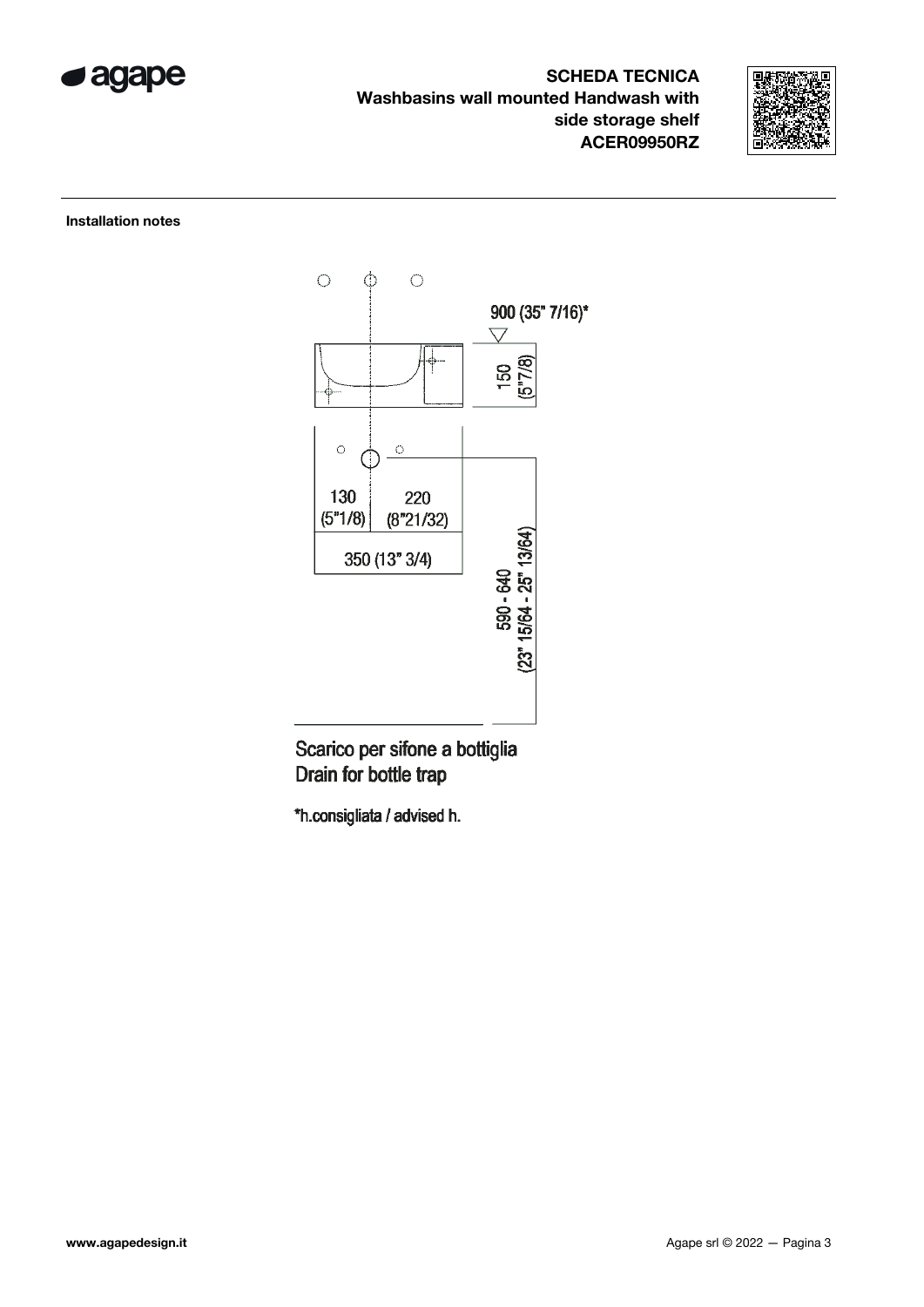



## Installation notes



Scarico per sifone ad incasso Drain for concealed waste trap

\*h.consigliata / advised h.